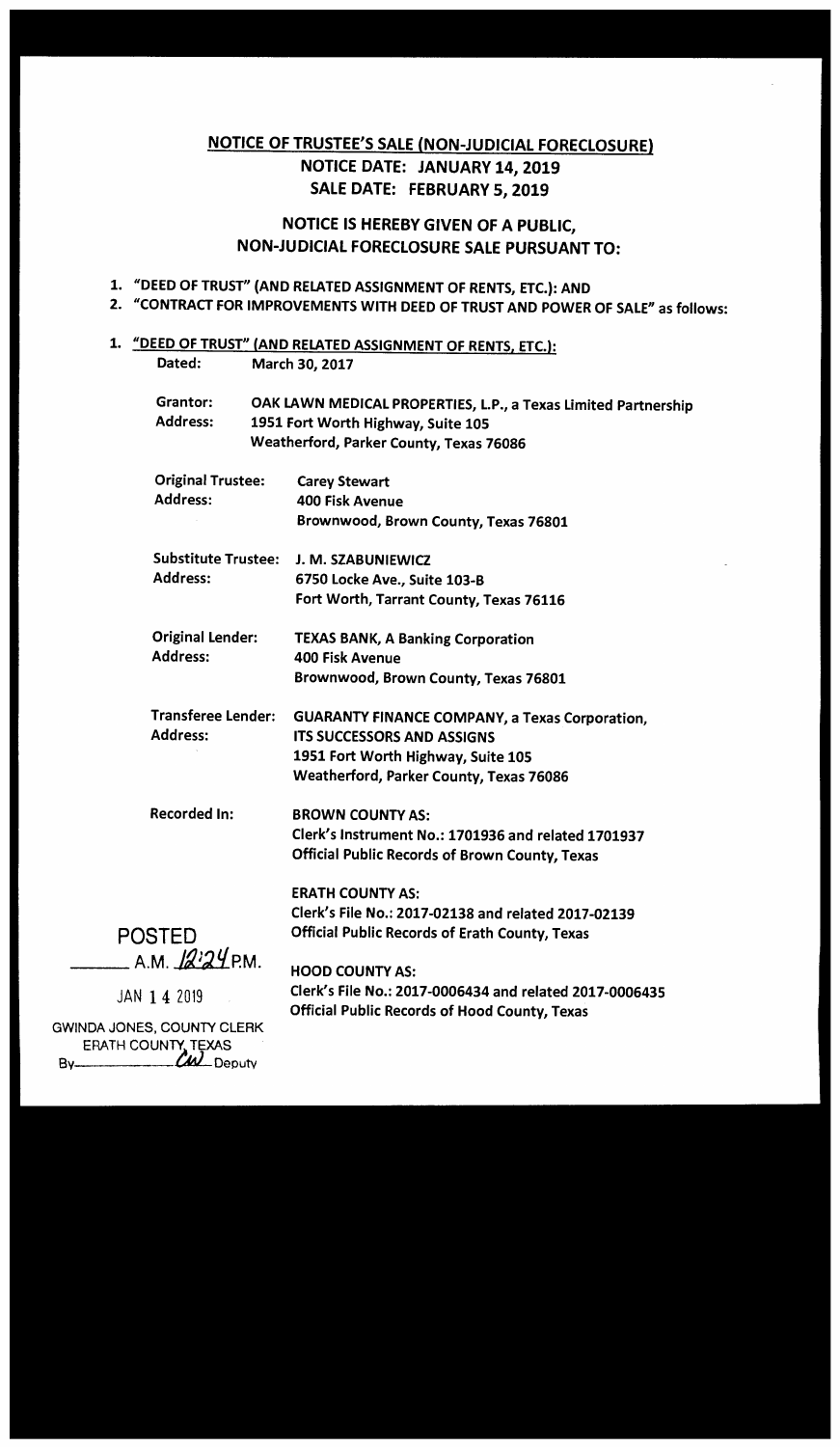| Securing: | Promissory Note (the "Promissory Note") in the sum of                       |
|-----------|-----------------------------------------------------------------------------|
|           | \$421,216.00, executed by OAK LAWN MEDICAL PROPERTIES, L.P., a Texas        |
|           | Limited Partnership, as Borrower, and payable originally to TEXAS BANK, a   |
|           | Banking Corporation of 400 Fisk Avenue, Brownwood, Brown County, Texas;     |
|           | And subsequently endorsed, transferred and assigned payable to the order of |
|           | Guaranty Finance Company, a Texas Corporation, as subsequent Lender.        |
|           |                                                                             |

Property: Being all of that certain real property more particularly described in the hereto attached Exhibit "A". which Exhibit "A" is incorporated herein by this reference & is made part hereof for all purposes (the "Subject Property(ies)").

## AND THE

| 2.                  | "CONTRACT FOR IMPROVEMENTS WITH DEED OF TRUST AND POWER OF SALE":            |
|---------------------|------------------------------------------------------------------------------|
| Dated:              | October 3, 2017                                                              |
| Grantor:            | OAK LAWN MEDICAL PROPERTIES, L.P., a Texas Limited Partnership               |
| <b>Address:</b>     | 1951 Fort Worth Highway, Suite 105                                           |
|                     | Weatherford, Parker County, Texas 76086                                      |
| Trustee:            | J. M. SZABUNIEWICZ                                                           |
| <b>Address:</b>     | 1951 Fort Worth Highway, Suite 105                                           |
|                     | <b>Weatherford, Parker County, Texas 76086</b>                               |
| Lender:             | <b>GUARANTY FINANCE COMPANY, A Texas Corporation</b>                         |
| <b>Address:</b>     | 1951 Fort Worth Highway, Suite 105                                           |
|                     | Weatherford, Parker County, Texas 76086                                      |
| Contractor:         | WILLOW PARK CONSTRUCTION, INC., A Texas Corporation,                         |
| <b>Address:</b>     | 900 North Houston Street                                                     |
|                     | Granbury, Hood County, Texas 76048                                           |
| <b>Recorded In:</b> | <b>BROWN COUNTY AS:</b>                                                      |
|                     | <b>Clerk's Instrument No.:</b>                                               |
|                     | <b>Official Public Records of Brown County, Texas</b>                        |
|                     | <b>ERATH COUNTY AS:</b>                                                      |
|                     | 2019-00180<br><b>Clerk's File No.:</b>                                       |
|                     | <b>Official Public Records of Erath County, Texas</b>                        |
|                     | <b>HOOD COUNTY AS:</b>                                                       |
|                     | <b>Clerk's File No.:</b>                                                     |
|                     | <b>Official Public Records of Hood County, Texas</b>                         |
| Securing:           | Promissory Note (the "Promissory Note") in the sum of \$636,000.00, executed |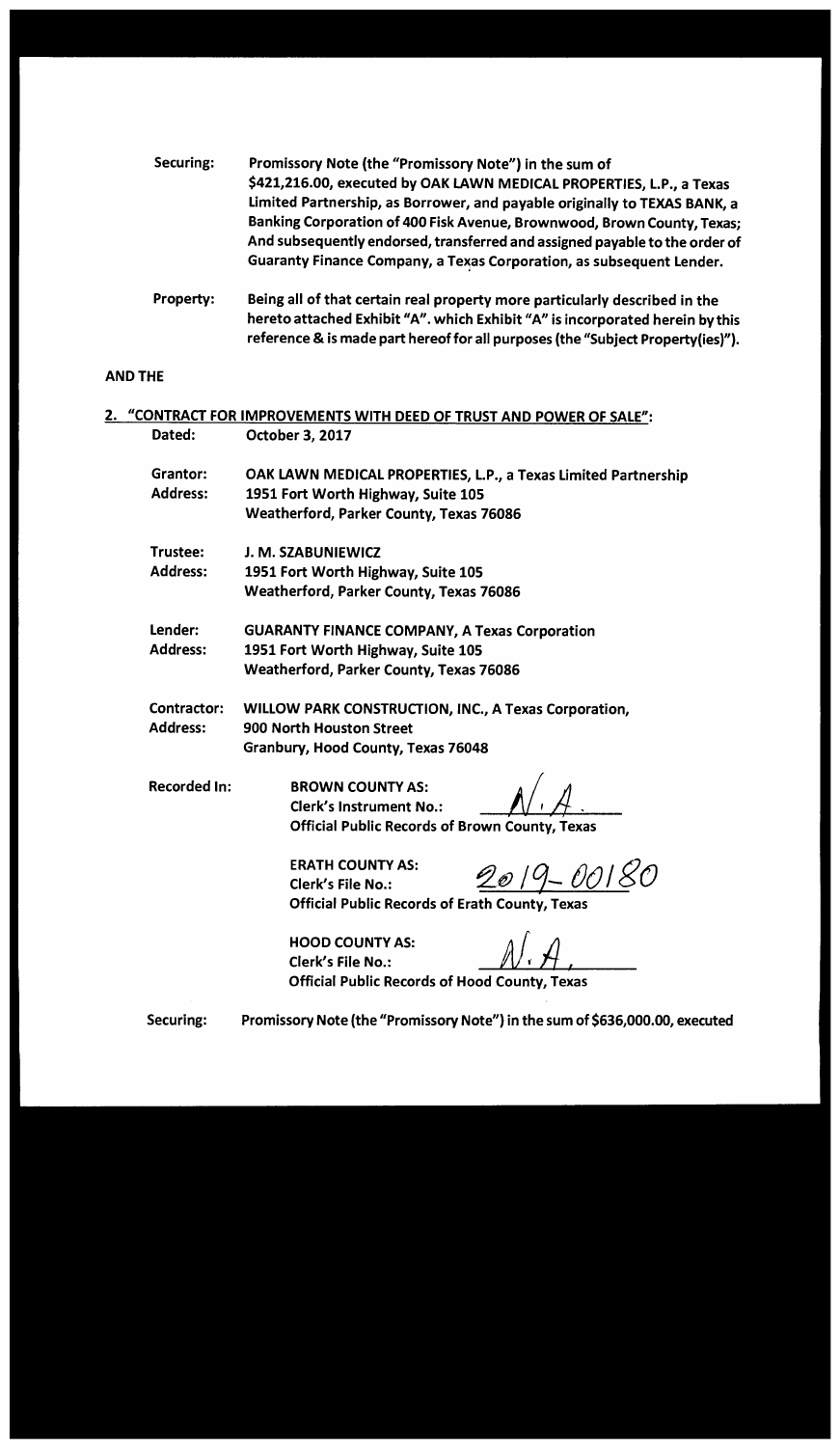by Grantor, OAK LAWN MEDICAL PROPERTIES, LP., a Texas Limited Partnership, as Borrower, and payable originally to CONTRACTOR that was transferred and assigned by CONTRACTOR to the hereof LENDER, Guaranty Finance Company, a Texas Corporation.

Property: Being all of that certain real property more particularly described in the hereto attached Exhibit "A". which Exhibit "A" is incorporated herein by this reference & is made part hereof for all purposes (the "Subject Property(ies)").

#### FORECLOSURE SALE (the **"SALE"):**

Date: Tuesday, February 5, 2019.

Time: The Sale of the Brown County Property and the sale of the Erath County Property shall begin no earlier than 10:00 A.M., or no later than three (3) hours thereafter. The Sale shall be completed by no later than 1:00 **P.M.** 

> The Sale of the Hood County Property shall begin no earlier than 1:00 **P.M.,** or no later than three (3) hours thereafter. The Sale shall be completed by no later than 4:00 **P.M.**

Place: The Sale will be held in the area designated for foreclosure sales by the Commissioner's Court of Brown County, Texas, of Erath County, Texas, and of Hood County, Texas, pursuant to Section 51.002 of the Texas Property Code.

#### Terms of Sale:

The Sale pursuant to this NOTICE shall be conducted concurrently, contemporaneously and jointly of the hereof described (1) "DEED OF TRUST; and (2) "CONTRACT FOR IMPROVEMENTS WITH DEED OF TRUST AND POWER OF SALE" (the "Contract"), as a public auction to the highest bidder for cash, subject to the provisions of the Deed of Trust, and/or the Note, and/or the Contract, permitting the Lender thereunder to have a bid credited in no certain order, to the Note secured by the Contract, and the Note secured by the Deed of Trust, up to the amount of the unpaid debts of both Notes secured by the Deed of Trust and the companion Contract at the time of Sale.

Pursuant to the Deed of Trust, and/or the Note, and/or the Contract, the Lender (or Subsequent Lender) has the right to direct Trustee (or Substitute Trustee), to sell the Subject Property(ies) in one or more amounts, and applicable to one or more parcels and/or to sell all or only a part of the Subject Property(ies).

The Deed of Trust, and/or the Note, and/or the Contract permits the Lender (or Subsequent Lender) to postpone, withdraw, or reschedule the Sale for another day. In that case, the Trustee, or Substitute Trustee, under the Deed of Trust and/or the Contract need not appear at the date, time, and place of a scheduled sale to announce the postponement, withdrawal, or rescheduling. Notice of the date of any rescheduled foreclosure sale will be re-posted and re-filed in accordance with the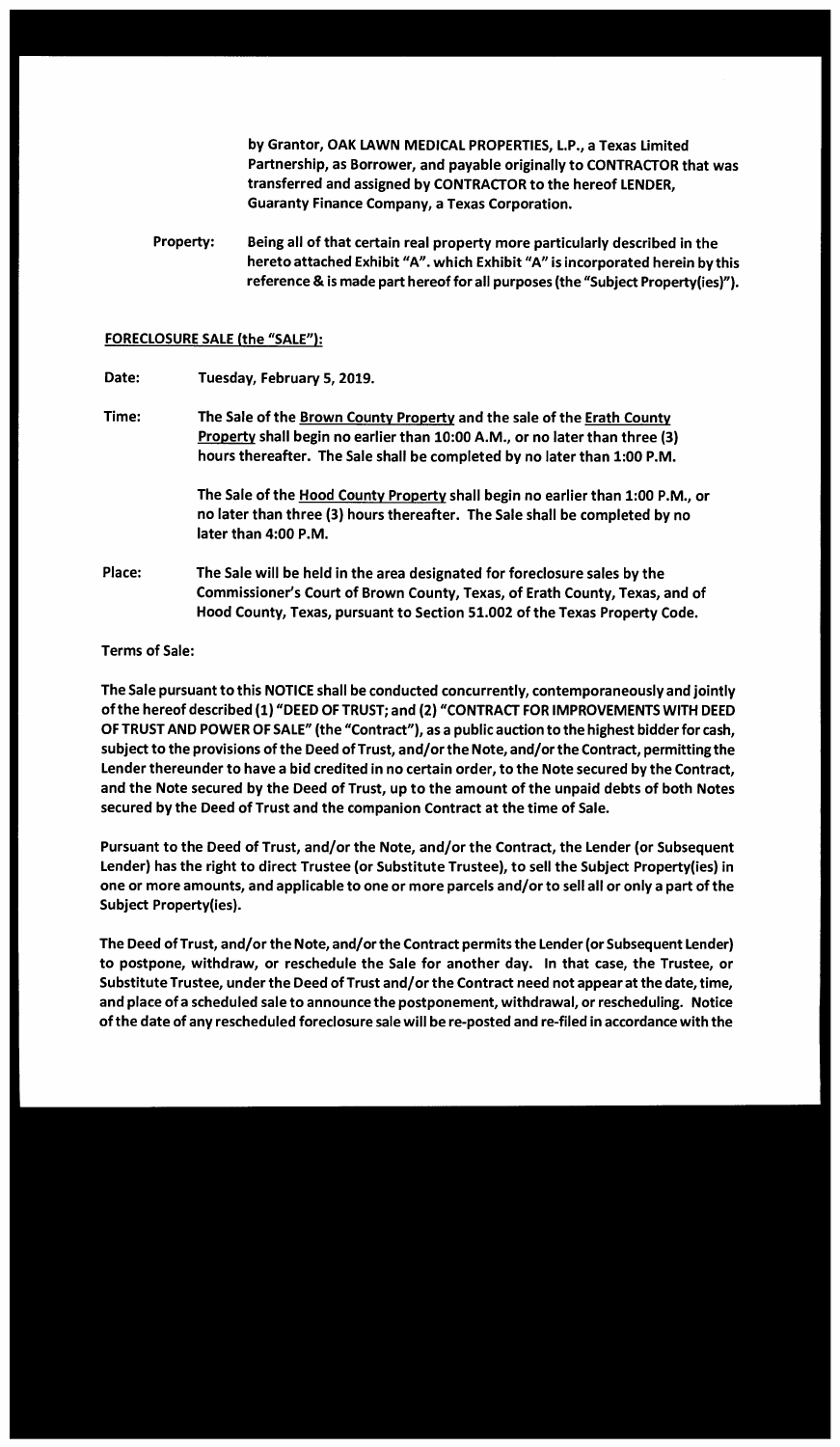posting and filing requirements of the Texas Property Code. Such re-posting or re-filing may be after the date originally scheduled for this Sale.

Those desiring to purchase the Subject Property will need to demonstrate their ability to pay cash on the day the Subject Property is sold. Prospective bidders are advised to conduct an independent investigation of the nature and physical condition of the Subject Property.

The Sale is a jointly conducted non-judicial Deed of Trust lien together with the Contract lien, and security interest foreclosure sale being conducted pursuant to the Power of Sale granted by the Deed of Trust and the Contract.

The Sale will be made expressly subject to any title matters set forth in the Deed of Trust and the Contract, but prospective bidders are reminded that by law, the Sale will necessarily by made subject to all prior matters of record affecting the Subject Property, if any, to the extent that they remain in force and effect and have not been subordinated to the Deed of Trust. Pursuant to Section 51.0075 of the Texas Property Code, the Trustee or Substitute Trustee reserves the right to set further reasonable conditions for conducting the Sale. Any such further conditions shall be announced before bidding is opened for the first sale of the day held by the Trustee or Substitute Trustee.

Pursuant to Section 51.009 of the Texas Property Code, the Subject Property shall be sold on an "AS IS, WHERE IS, TOGETHER WITH ALL FAULTS, DEFECTS, OTHER INCUMBRANCES, AND RIGHTS OF PARTIES IN POSSESSION" basis, without any express or implied warranties, except as to the warranties (if any) provided for under the Deed of Trust and the Contract.

Default has occurred under the Deed of Trust securing the described \$421,216.00 Promissory Note, and the Contract securing the described \$636,000.00 Promissory Note, and the Lender (and Subsequent Lender) has requested me, as the duly appointed Substitute Trustee, to conduct the Sale. Notice is given that before the Sale, the Lender may appoint another person as Substitute Trustee to conduct the Sale.

EXECUTED January 14, 2019.

By:  $\frac{1}{\sqrt{14}}$  or  $\frac{1}{\sqrt{10}}$ 

J. M. Szabuniewicz, Substizute Trustee 1951 Fort Worth Highway, Suite 105 Weatherford, Parker County, Texas 76086 Tel. (817) 771-9526

THE STATE OF TEXAS COUNTY OF PARKER

This instrument was acknowledged before me on the  $\frac{141}{100}$  day of January, 2019, by J. M. **SZABUNIEWICZ.** 

**MICHELLE SEARS** Notary Public, State of Texas Notary ID # 12963964-9 My Commission Expires December 2, 2021

\* \*

lotary Public – State of Texas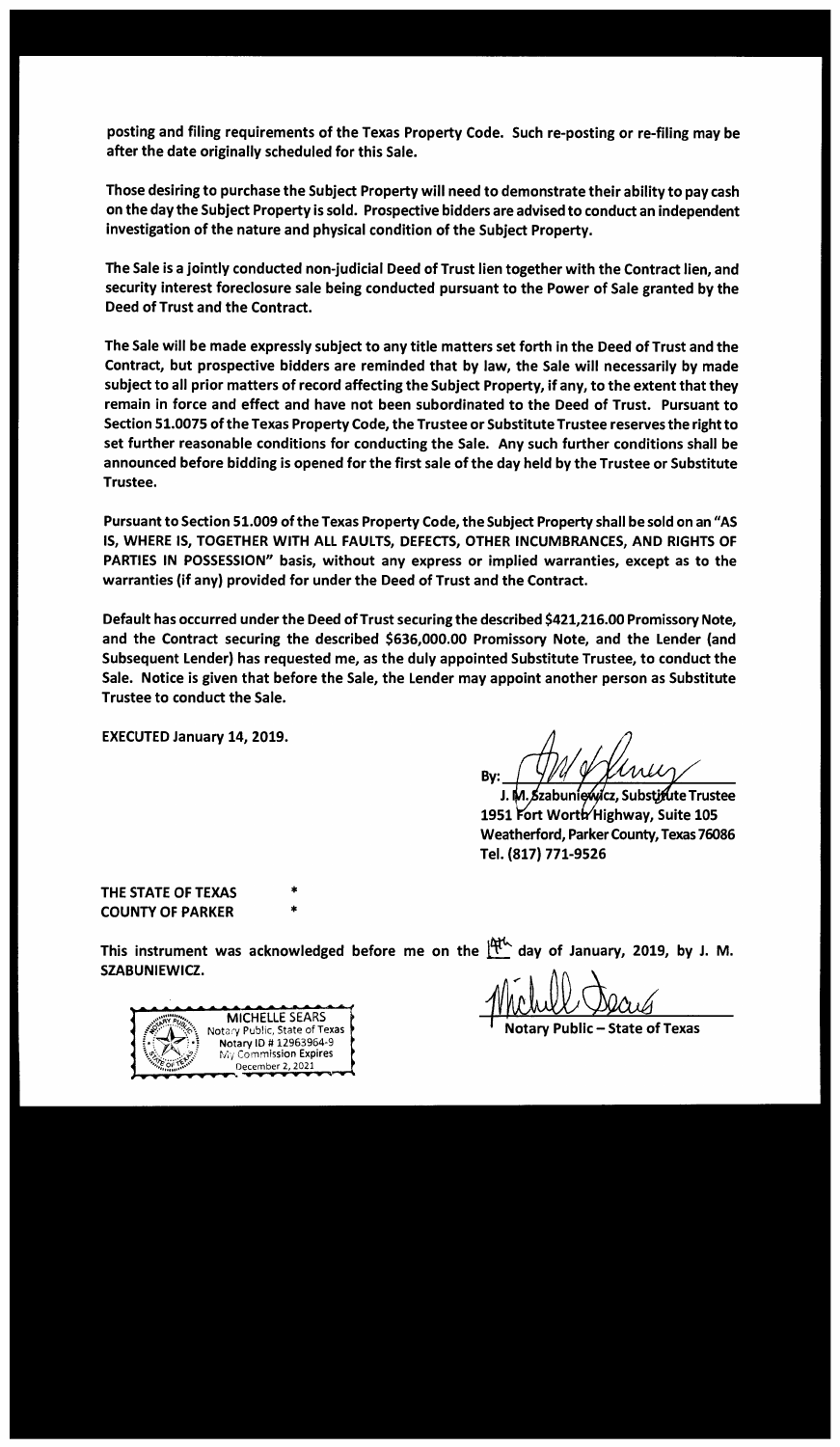#### **EXHIBIT "A"**

#### **Real Property Descriptions**

The Property(ies) to which this "CONTRACT FOR IMPROVEMENTS WITH DEED OF TRUST AND POWER OF SALE" (the "Contract") is applicable are as follows:

(1) Being that certain Property commonly known as: 107 S. Park Dr., Brownwood, Brown County, Texas 76801, and being more particularly described bythat certain legal description stated in the hereto attached EXHIBIT "A-1" called TRACT ONE and TRACT TWO, which is incorporated herein by this reference and is made a part hereof for all purposes; and

(2) Being that certain Property commonly known as: 763 N. Graham St., Stephenville, Erath County, Texas 76401, and being more particularly described by that certain legal description stated in the hereto attached EXHIBIT "A-2" called TRACT THREE, which is incorporated herein by this reference and is made a part hereof for all purposes; and

(3) Being that certain Property commonly known as: y510 U.S. Highway 377, Granbury, Hood County, Texas 76048; and being more particularly described by that certain legal description stated in the hereto attached EXHIBIT" A-3" called 1RACT FOUR, which is incorporated herein bythis reference and is made a part hereof for all purposes; and

collectively called the "Subject Property" or the "Property'.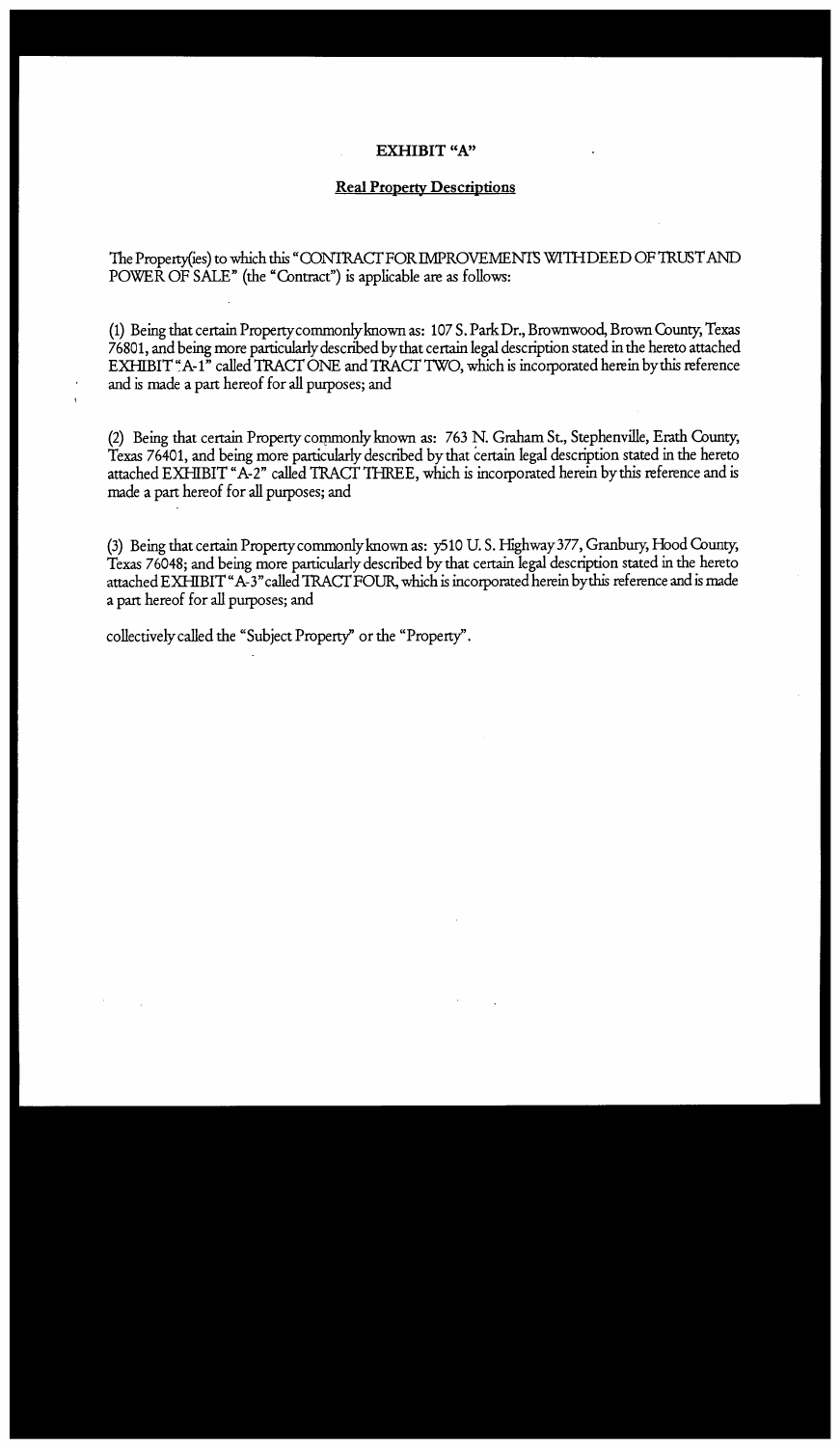#### **EXHIBIT "A-1"**

#### **Legal Description of the Brown County Property**

#### **TRACT ONE:**

All that certain 0.229 acre tract, lot, or parcel of land being out of the Taylor Smith Survey No. 600, Abstract No. 821, being situated in Brownwood, Brown County, Texas, and being part of Lot No. 4 of Block One of the South Park Plaza, an addition to the City of Brownwood, Brown County, Texas, being ofrecord in Volume 2, Page 363, Plat Records of Brown County, Texas, and being part of the same land as conveyed by a Warranty Deed from J.B. Land Co. to Robert H. Johnson dated September 13, 1980, being of record in Volume 715, Page 799, Deed Records of Brown County, Texas, said 0.229 acre tract being further described as follows:

BEGINNING at an iron rod set in the southeasterly line of a 20 foot wide alleyway of said addition, being the West corner of Lot No. 4, and the West corner of said Johnson Lot, for the West corner of this;

THENCE N 43-29 E with the southeasterly line of said alleyway, 42.0 feet, to an ion rod set for the North corner of this;

THENCE S 46-31 E, being parallel with the southwesterly line of said Lot No. 4, 228.0 feet, to a railroad spike set in the westerly line of South Park Drive, for the East corner of this;

THENCE with the curves of said South Park Drive, to the left having a radius of 434.8 feet, and arc distance of 19.97 feet, the L.C. of S 07-05 W, 19.97 feet an iron rod set, continuing with a curve to the right, having a radius of 15.0 feet, the arc distance of 22.1 feet, the L.C. of S 47-53 W, 20.1 feet to an iron rod set in the northerly line of Moore Drive, continuing with a curve to the left, having a radius of 190.54 feet, the arc distance of 8.15 feet, the L.C. of S 87-27 W 8.15 feet to an iron rod found in place being one of the original corners of said Subdivision being the South comer of said Lot No. 4 and Johnson Lot, for the South corner of this;

THENCE N 46-31 W, with the southwesterly line of said Lot No. 4,232.66 feet, to the place of beginning and calculated to contain 0.229 acre of land in area.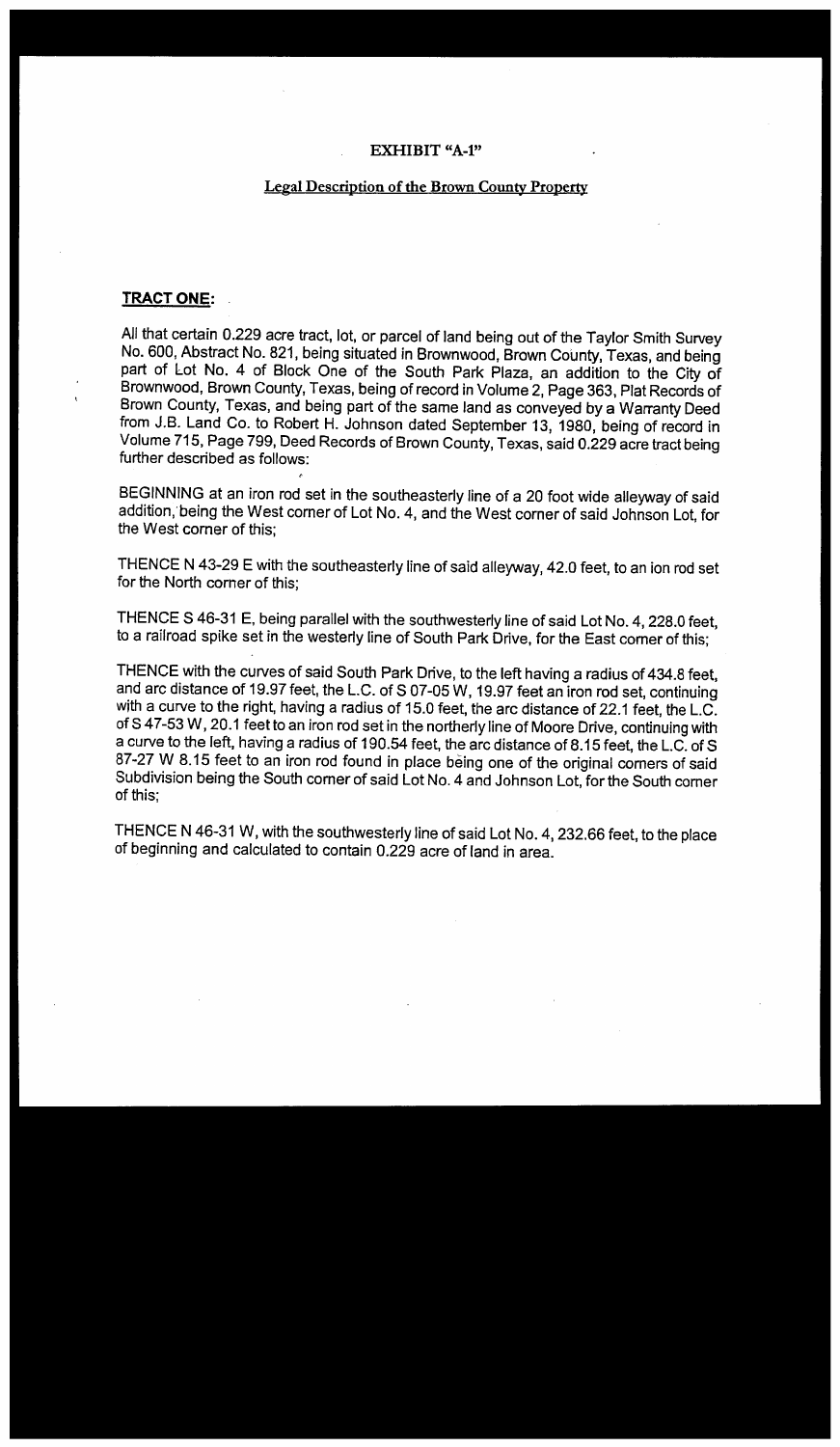#### EXHIBIT "A-1"

#### Legal Description of the Brown County Property

#### **TRACT TWO:**

Being all of that lot, tract or parcel of land in Brown County, Texas, out of Taylor Smith Survey No. 600, Abstract No. 821, being all of Lot 4, out of Block 1 of the South Park Plaza Subdivision recorded in Volume 2, Page 357, Plat Records of Brown County, Texas and being all of a tract of land described in a Warranty Deed from J.B. Land Company, a partnership of Marion Baugh, Jr., and O.C. Jarvis to Robert Henry Johnson, filed for record on August 26, 1977, in Volume 715, Page 799, Deed Records of Brown County, Texas, and being all of a tract of land described in a Warranty Deed dated September 18, 1980, from J.B. Land Company, a partnership of Marion Baugh, Jr. and O.C. Jarvis to Robert Henry Johnson; and is more particularly described by metes and bounds as follows:

BEGINNING at a 1/2 inch iron rod found in the North line of a 20 foot alley being at the occupied North corner of said Lot 4 and being the occupied North corner of said J.B. Land Company to Robert Henry Johnson tract recorded in Volume 715, Page 799, and being the occupied West comer of Lot 3 of said Block 1, currently owned by Robert Henry Johnson,

and being 488.46 feet, S. 43° 29' 00" W, from a 1/2 inch iron rod found at the intersection of the Southeast line of said 20 foot alley and the Southwest line of Stephen F. Austin Drive, and being the North corner hereof,

THENCE S 43° 29' 00" E, 144.97 feet, with occupied Northwest line of said Lot 4, being the occupied Southeast line of a 20 foot alley to a 3/8 inch iron rod found at the occupied West corner of said Lot No. 4, and being the West corner hereof;

THENCE S 46° 31' 11" E, 232.99 feet, with the occupied Southwest line of said Lot 4 to a 1/2 inch iron rod found In the North line of Moore Drive, being an occupied Southerly comer of said Lot 4 and being a southerly corner hereof;

THENCE with an occupied Southerly line of said Lot 4 being the Northerly line of Moore Drive with a horizontal curve to the right with a radius of 190.5 feet and a chord bearing of N 86° 04' 35" E, and a chord distance of 7 .53 feet to a 1 /2 inch iron rod found for a Southerly corner hereof,

THENCE with an occupied Southerly line of Lot 4 with a horizontal curve to the left with a radius of 15.00 feet, and a chord bearing of N 49° 36' 15" E, and a chord distance of 21.52 feet to a 1/2 inch iron rod found in the Northwest right-of-way line of South Park Drive, being an occupied Southerly corner of said Lot 4, and being a Southerly comer,

THENCE with the occupied Southeasterly line of said Lot 4, being the occupied Northwesterly right-of-way line of South Park Drive with a horizontal curve to the right with a radius of 434.80 feet and chord bearing on N 14° 48' 52" E, and chords distance of 135.82 feet to a 1/2 inch iron rod found at the occupied East corner of said Lot 4 and being the occupied South comer of Lot 3 currently owned by Robert Henry Johnson being the East comer hereof,

THENCE N 46° 53' 34" W, 175.22 feet with the occupied Northeast line of said Lot 4, being the occupied Southwest line of said tract currently owned by Robert Henry Johnson to the place of beginning.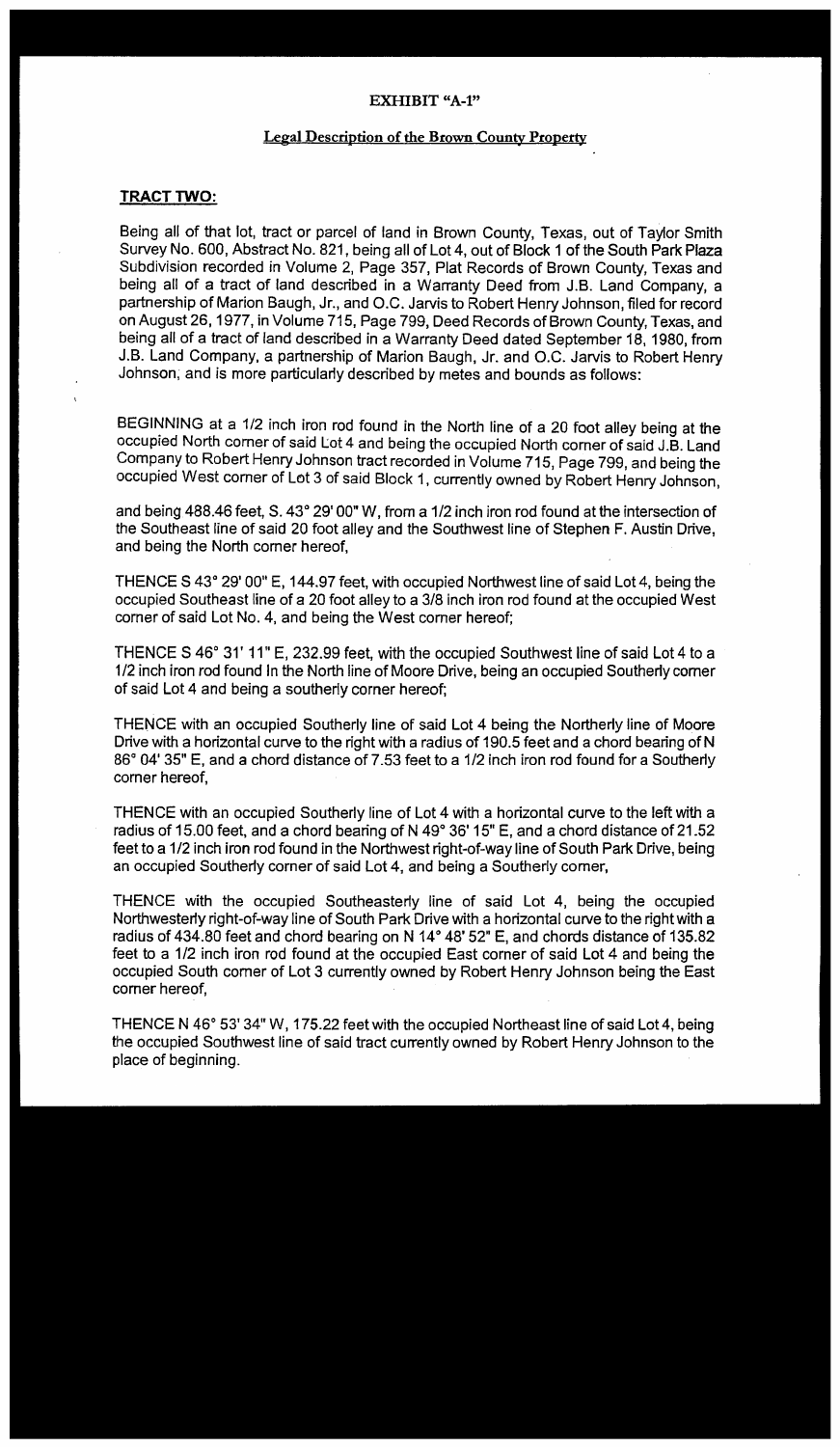#### **EXHIBIT "A-2"**

### **Legal Description of the Erath County Property**

## **TRACT THREE:**

All that certain Lot 9, Block 1, of the MILLER ADDITION to the City of Stephenville, Erath County, Texas, according to the Final Plat of a Replat of Lots 3-A and 4-A, recorded in Cabinet A, Slide 194, Plat Records, Erath County, Texas, and being a portion of the land described in Warranty Deed from Lindy Boyd to Martin E. McGonagle, dated March 7, 1988, recorded in Volume 739, Page 239, Deed Records, Erath County, Texas.